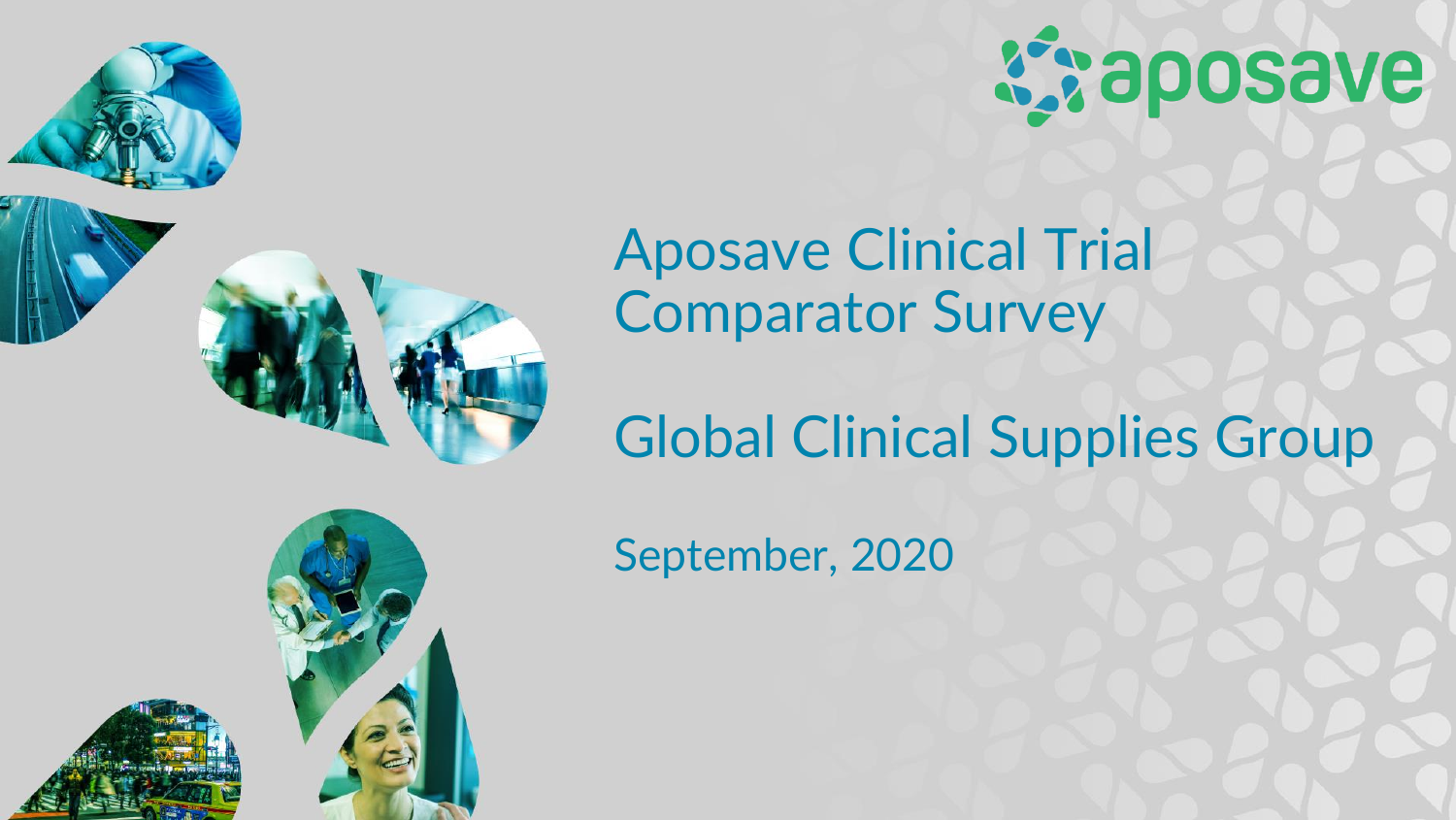### Introduction



- Respondents accessed this survey via the Aposave virtual booth at the  $\sum_{i=1}^{n} \frac{1}{i}$ GCSG 2020 conference
- All surveys were completed between 21<sup>st</sup> and 25<sup>th</sup> September 2020
- A total of 40 surveys were completed  $\sum_{i=1}^{n}$
- 23 pharmaceutical and biotechnology companies were represented  $\mathcal{L}^{\bullet}_{\mathcal{A}}$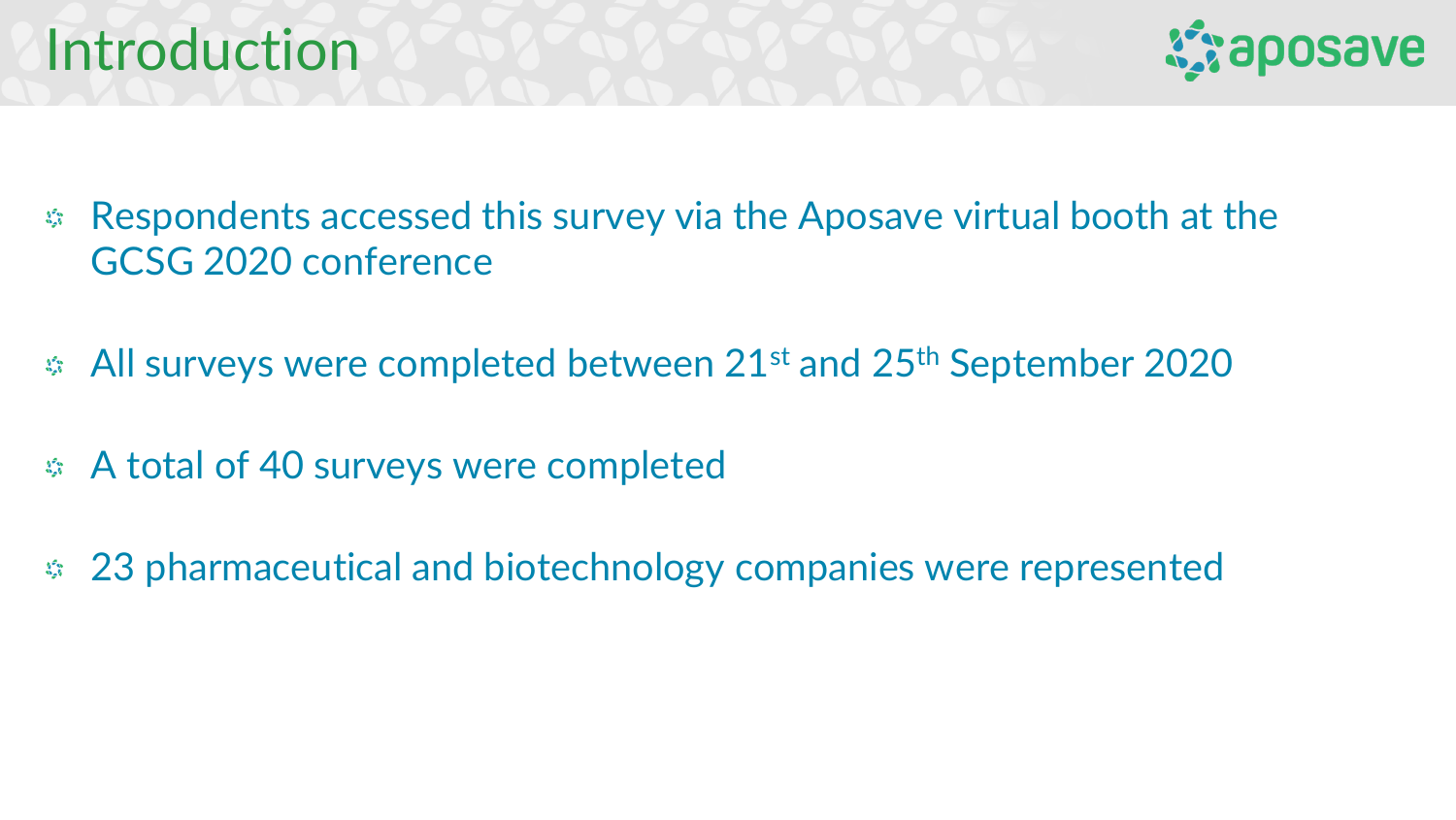

**Aziaposave**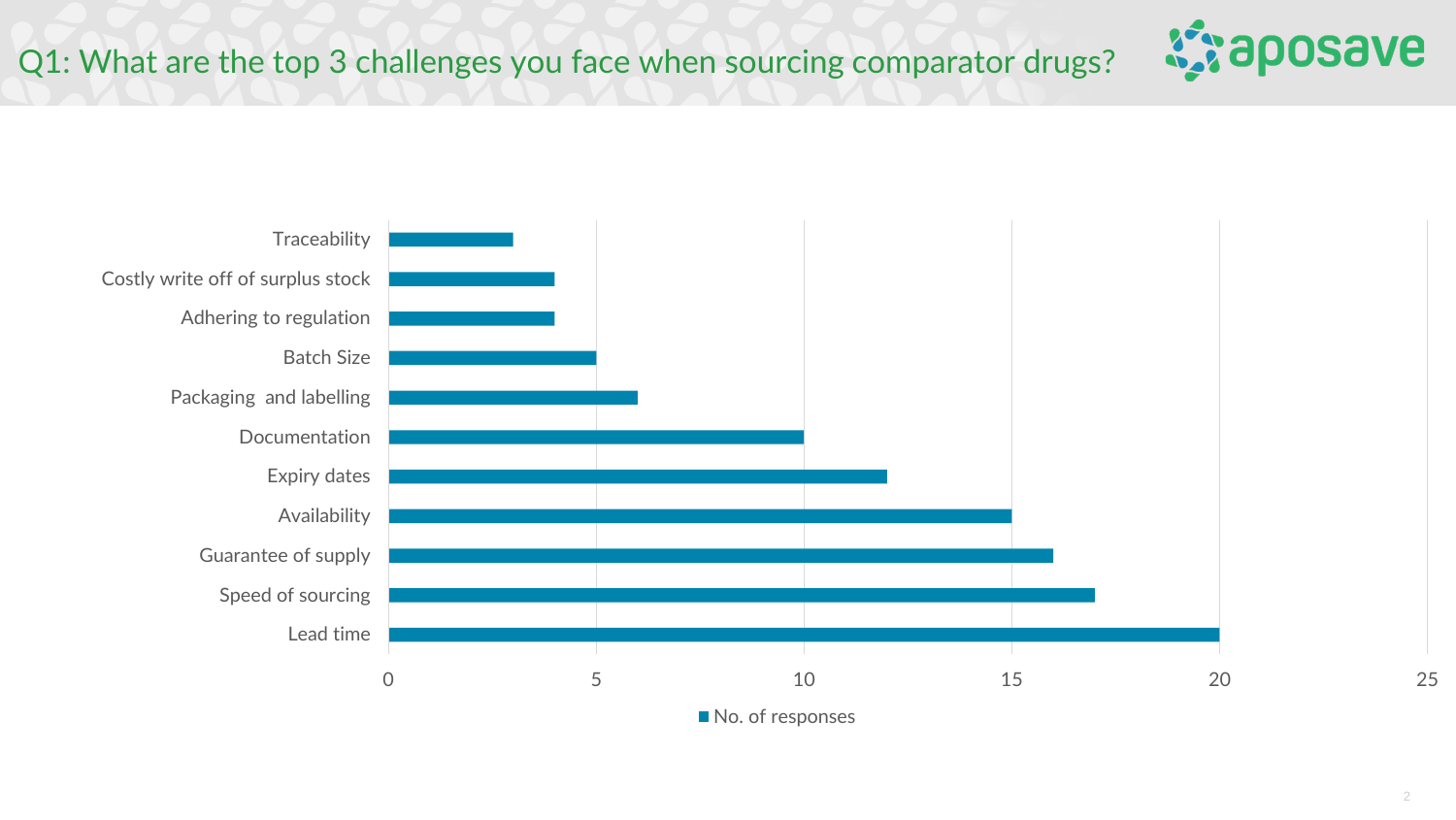Q2: Of the below options, what is the most important to reduce the risks associated with comparative trials?



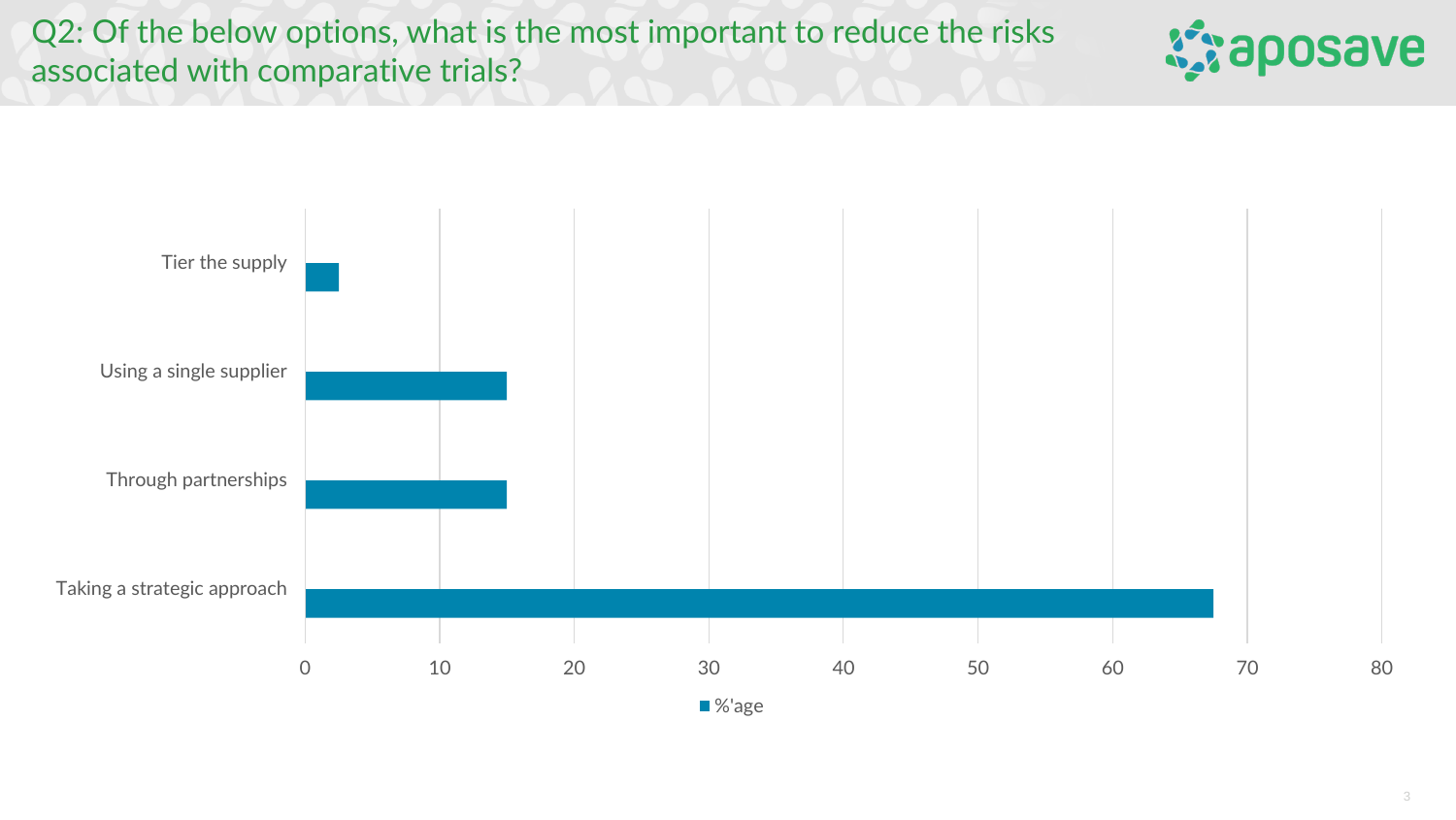

#### 3a) Compliance Challenges



No of respondents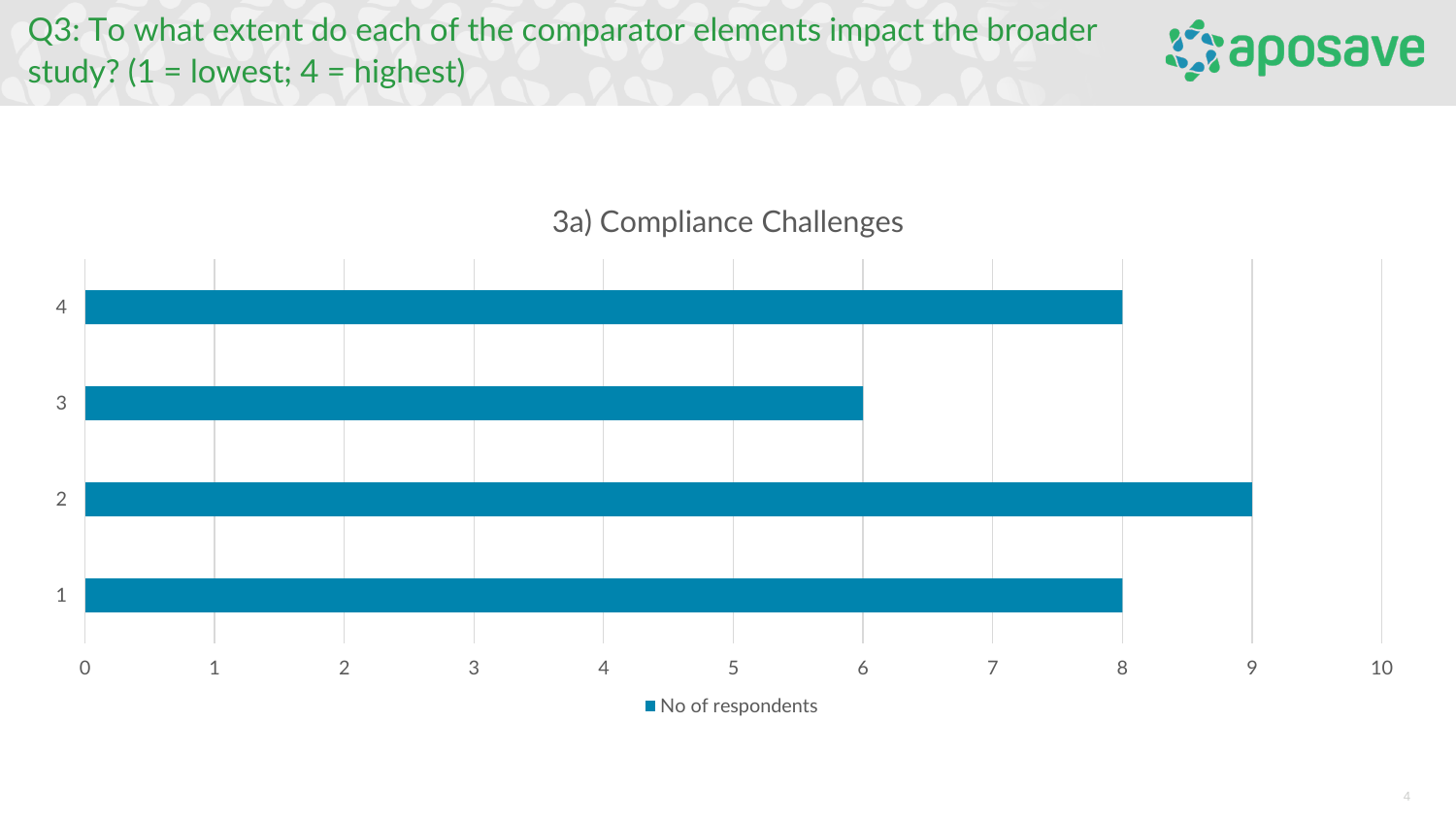

#### 3b) Supply to individual sites



No of respondents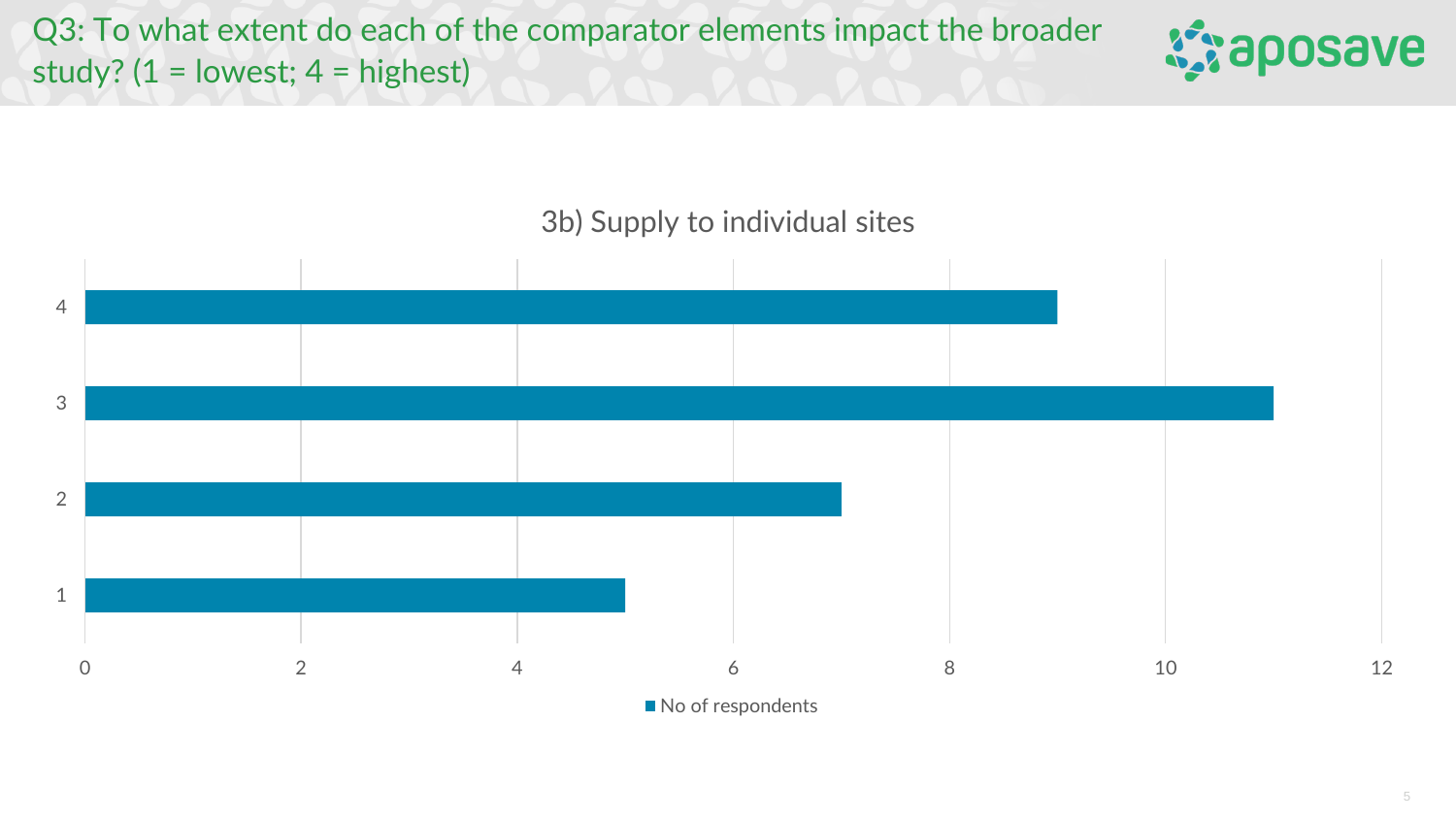



No of respondents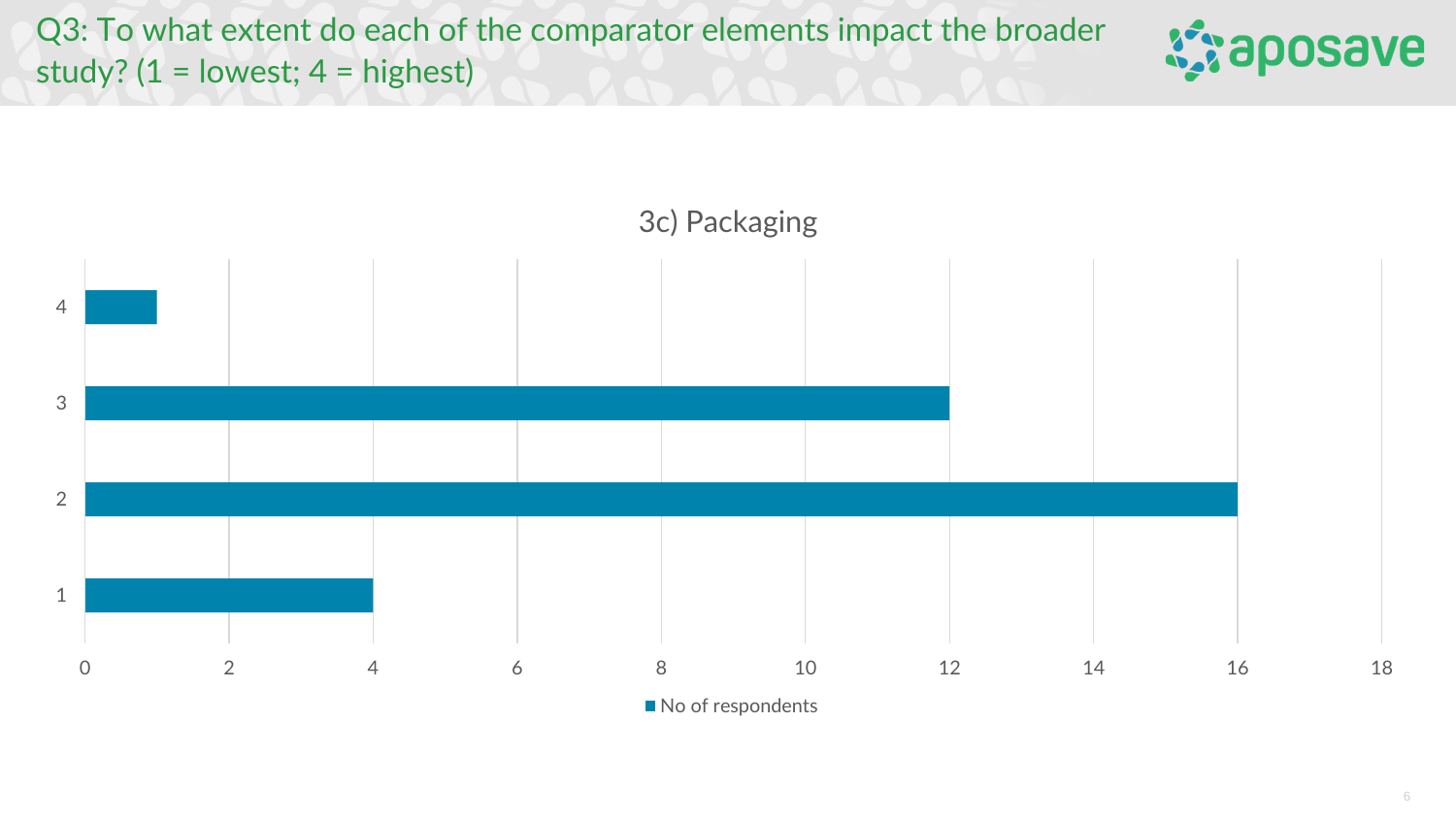



3d) Wastage

7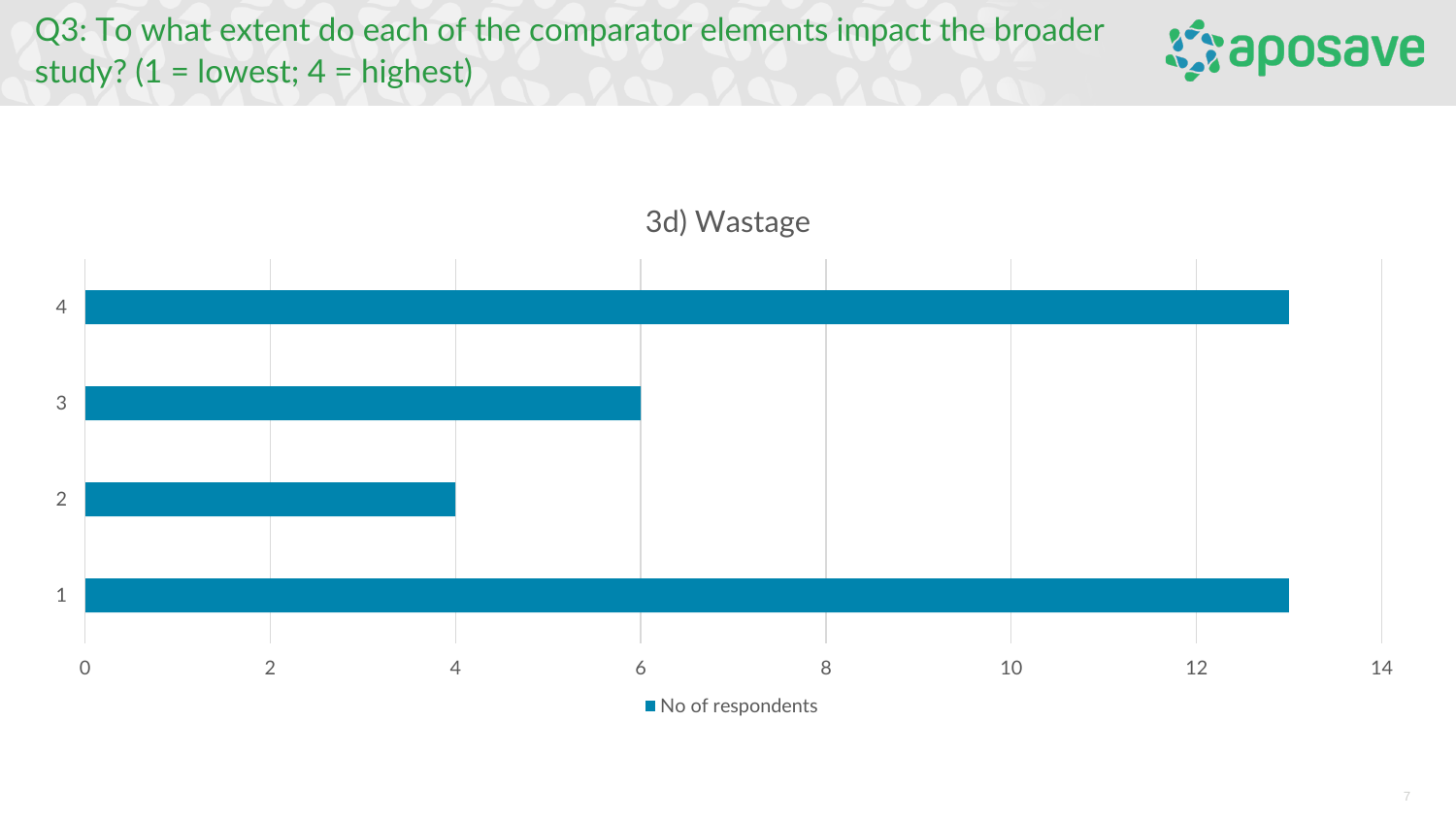Q4: What are the top 3 factors that you consider when deciding to partner with a 3rd party?



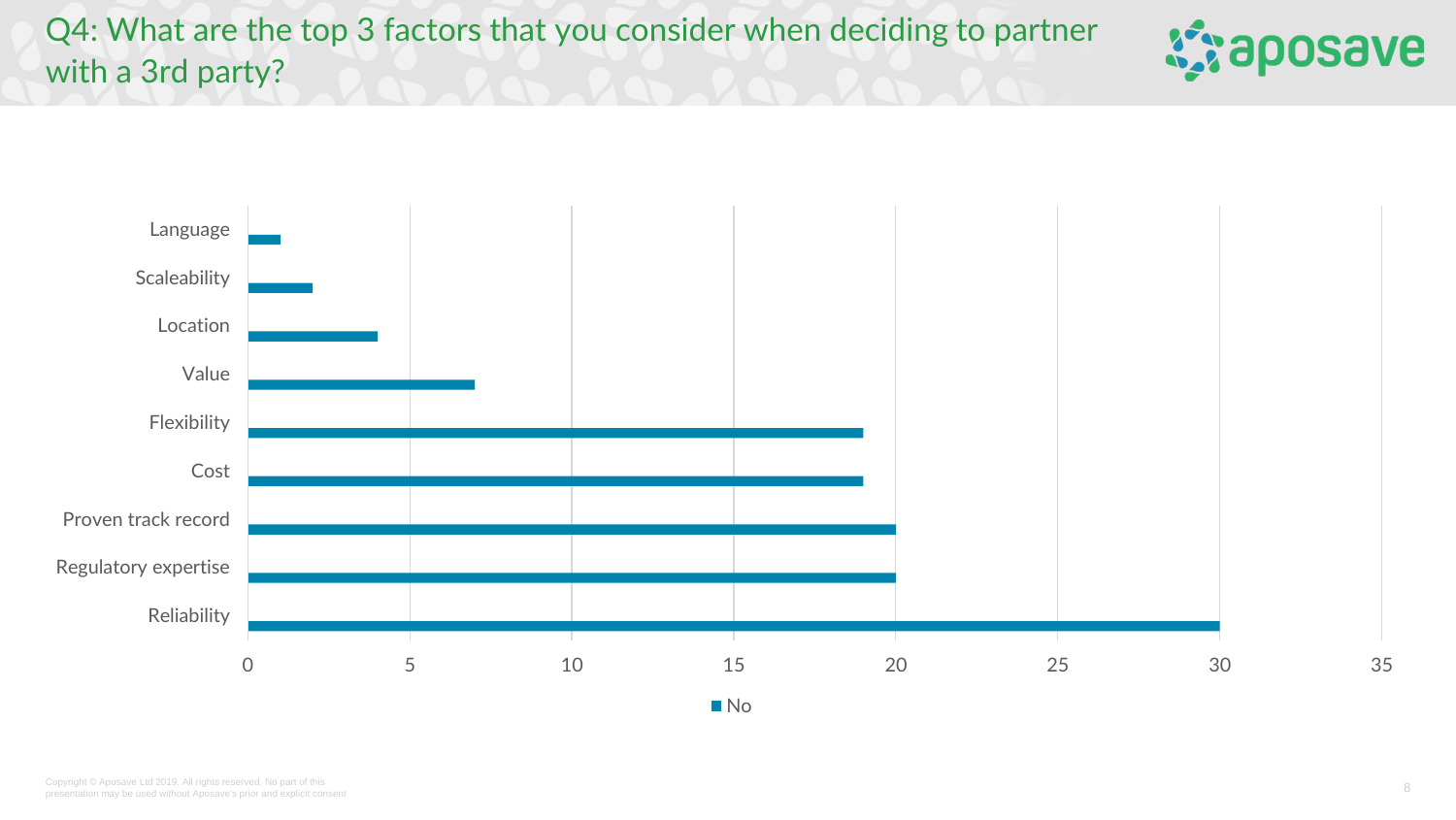Q5: Has patient recruitment and retention been negatively impacted in any of your clinical trials due to COVID-19 disruptions?





 $Yes$  No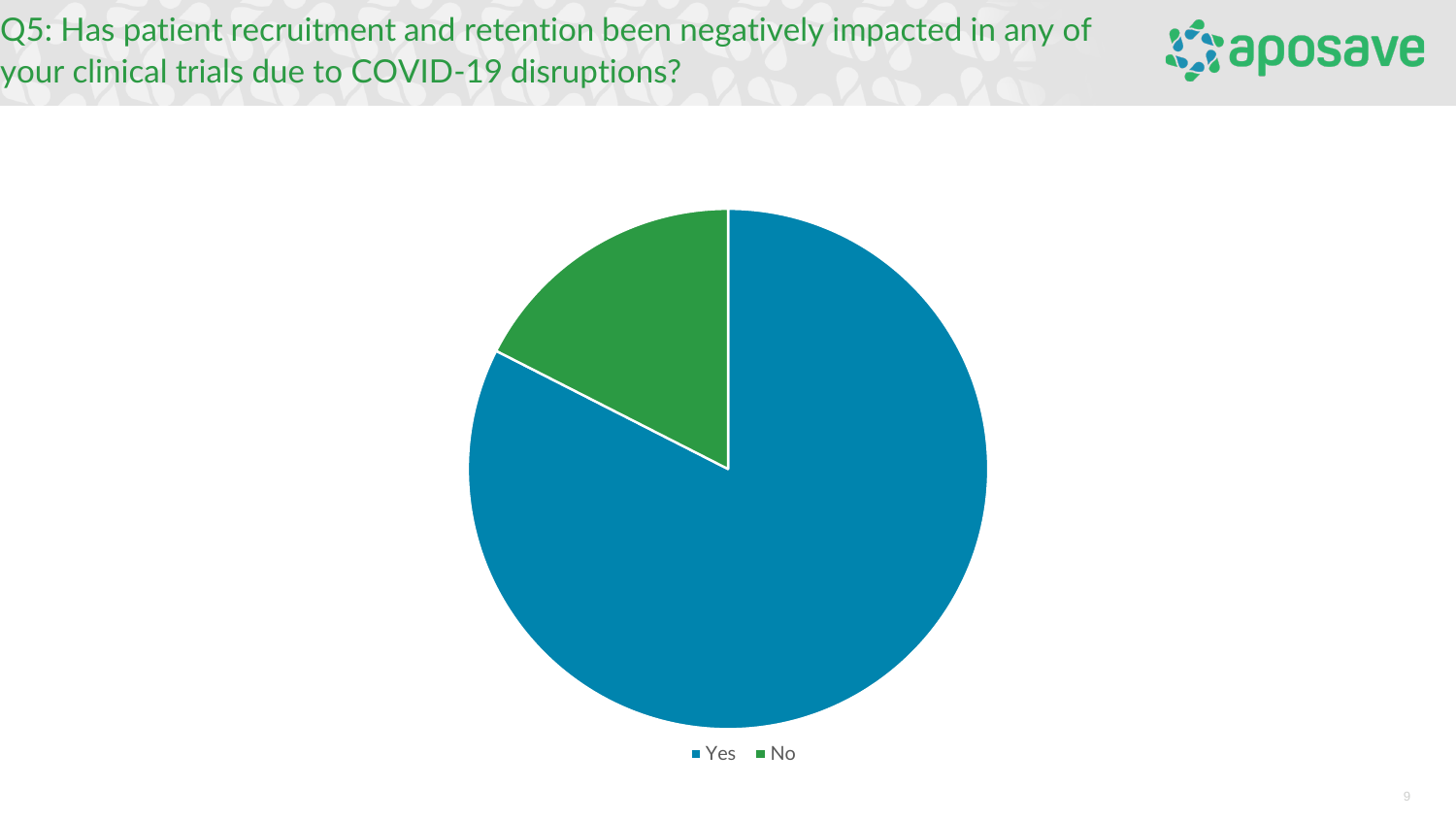Q6: Do you believe that any of your clinical trial comparator inventory is at risk of  $\sqrt{3}$  aposave write-off due to COVID-19 disruptions?



 $Yes$  No